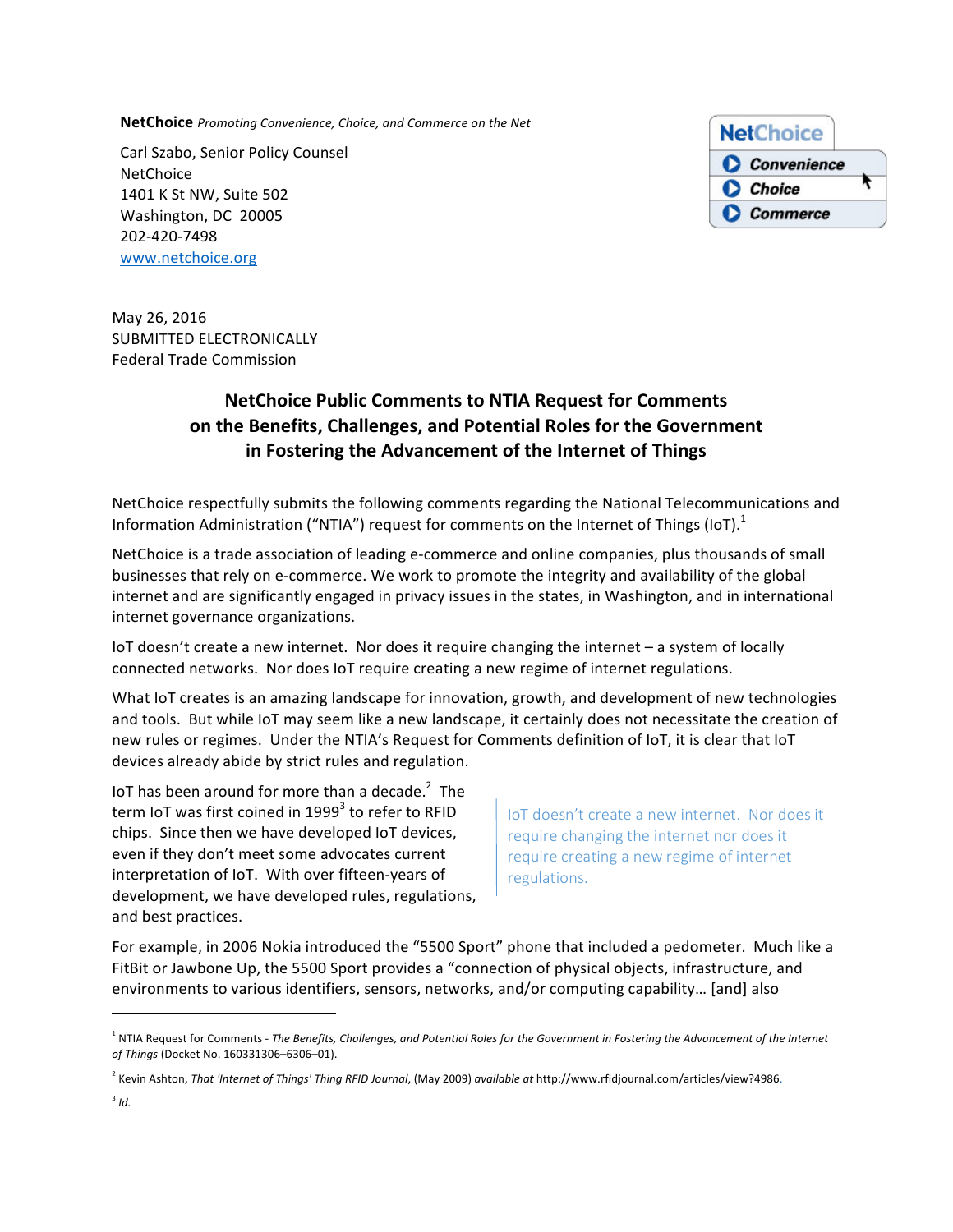encompasses the applications and analytic capabilities driven by getting data from, and sending instructions to, newly-digitized devices and components." $4$ 

The 5500 Sport operates under regulations from the FCC. Likewise, Nokia privacy policies and terms of service operate under the FTC Act's Section 5 prohibition against "unfair and deceptive trade practices." Moreover, many sectoral laws already apply to devices that could be considered under the auspices of IoT.

## EXISTING LAW ALREADY REQUIRES APP CONNECTED IOTS TO HAVE PRIVACY **POLICIES**

If an IoT device uses an app for operation, it's already required to have a privacy policy. FTC Section 5, FDA regulation, and state laws like the California Online Privacy Protection Act (CalOPPA),<sup>5</sup> provide regulators with ample authority to compel app developers to build useful and comprehensive privacy policies.

According to the California Attorney General's interpretation of CalOPPA any mobile application that may impact a California consumer that collects personal user data must conspicuously post a privacy policy detailing, clearly and completely, how the



An Early IoT Device

application collects, uses, and shares personal data. In effect, all apps are subject to the CalOPPA privacy policy rules. And of course this includes app connected IoTs.

In late 2012, the California AG began taking enforcement actions against apps for not posting privacy policies. The AG sent out a wave of notifications to 100 companies in October 2012, warning app developers to post privacy policies or risk fines as high as \$2,500 per app download.<sup>6</sup> The AG then took action against mobile app developers, including Delta Airlines.<sup>7</sup>

FTC statements show the agency believes it has enforcement authority against an app for lack of a privacy policy, or one that fails to disclose material information.<sup>8</sup> And the FTC is aggressively enforcing its authority when it comes to mobile apps not abiding by their privacy policies. In 2013, the FTC took action against Path,<sup>9</sup> Goldenshores Technology, and most recently SnapChat<sup>10</sup> for collecting information outside the scope of the privacy policy. And the FTC settlement with Fandango and Credit Karma

<u> 1989 - Johann Barn, mars ann an t-Amhain an t-Amhain an t-Amhain an t-Amhain an t-Amhain an t-Amhain an t-Amh</u>

<sup>&</sup>lt;sup>44</sup> NTIA Request for Comments - The Benefits, Challenges, and Potential Roles for the Government in Fostering the Advancement of the Internet *of Things* (Docket No. 160331306–6306–01).

<sup>&</sup>lt;sup>5</sup> The Online Privacy Protection Act of 2003, Cal. Bus. & Prof. Code §§ 22575-22579

<sup>&</sup>lt;sup>6</sup> Press Statement, Attorney General Kamala D. Harris Notifies Mobile App Developers of Non-Compliance with California Privacy Law, California AG Office (Oct. 30, 2012), *available at http://oag.ca.gov/news/press-releases/attorney-general-kamala-d-harris-notifies-mobile-app*developers-non-compliance

 $^7$  Press Statement, Attorney General Kamala D. Harris Files Suit Against Delta Airlines for Failure to Comply with California Privacy Law, California AG Office (Dec. 6, 2012), available at http://oag.ca.gov/news/press-releases/attorney-general-kamala-d-harris-files-suit-againstdelta-airlines-failure

<sup>&</sup>lt;sup>8</sup> See e.g., Sears Holdings Mgmt. Corp., Docket No. C-4264, File No. 0823099 (Fed. Trade Comm'n Sept. 9, 2009) (decision and order), *available at* http://www.ftc.gov/os/caselist0823099/090604searsdo.pdf

<sup>&</sup>lt;sup>9</sup> Press Statement, Path Social Networking App Settles FTC Charges it Deceived Consumers and Improperly Collected Personal Information from Users' Mobile Address Books, FTC (Feb. 1, 2013), available at http://www.ftc.gov/news-events/press-releases/2013/02/path-social-networkingapp-settles-ftc-charges-it-deceived

<sup>&</sup>lt;sup>10</sup> Snapchat Inc., Docket No. C-4264, File No. 1323078 (Fed. Trade Comm'n) (decision and order), *available at* http://www.ftc.gov/system/files/documents/cases/140508snapchatorder.pdf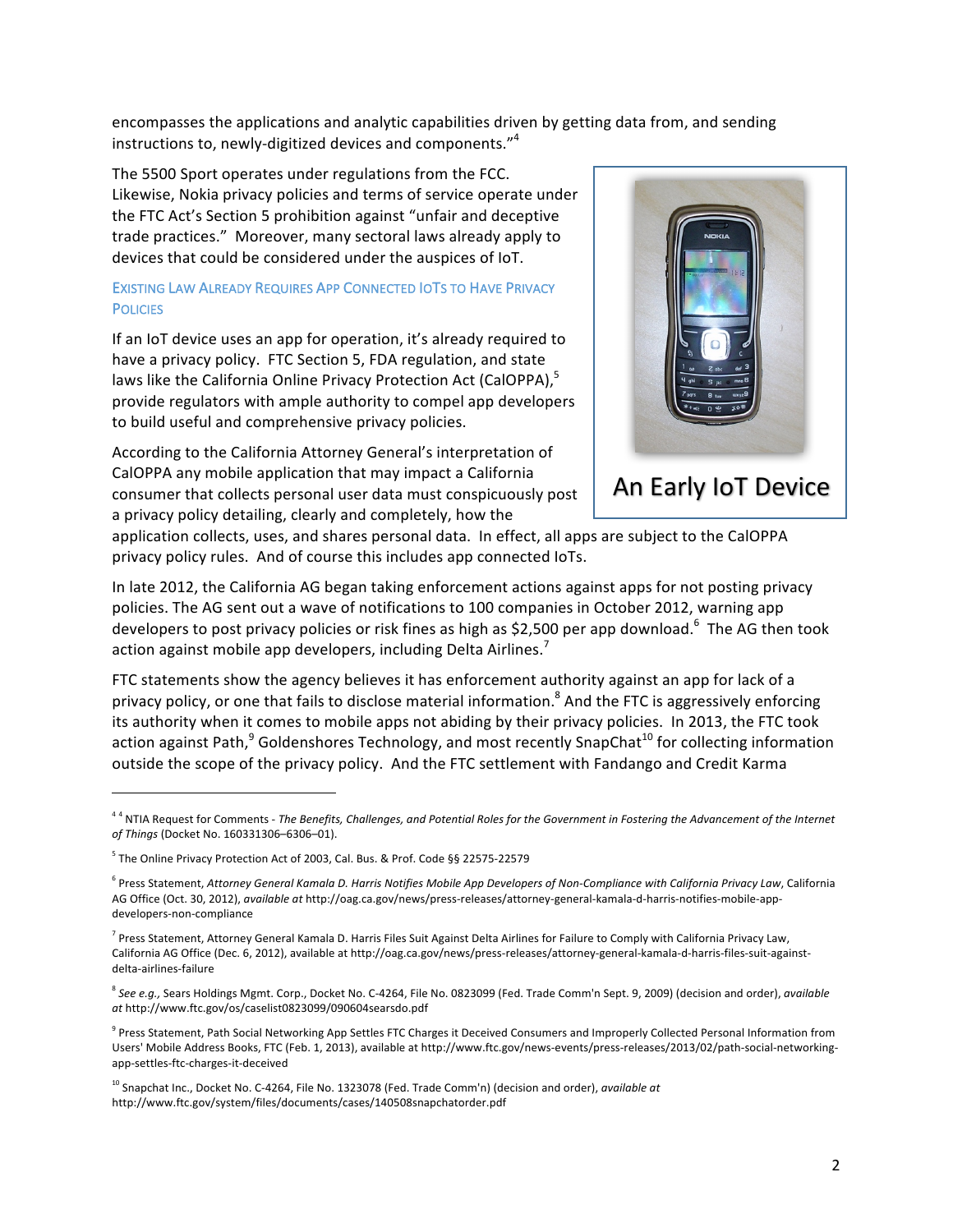further shows that promises made in privacy policies extend to the security of information transmitted and stored.<sup>11</sup> Clearly, the FTC already has the legal authority it needs to regulate IoT when connected to apps. 

#### **EXISTING LAWS ALREADY REGULATE HEALTH RELATED IOTS**

The Department of Health and Human Services (HHS) and Food and Drug Administration (FDA) are already involved in the regulation of IoT devices. For example, the FDA issued guidance regarding the regulation and certification of health apps, stating, "The FDA is taking a tailored, risk-based approach that focuses on the small subset of mobile apps that meet the regulatory definition of 'device' and that: are intended to be used as an accessory to a regulated medical device, or transform a mobile platform into a regulated medical device."<sup>12</sup>

Regulation of health apps exists and developers are responding to improve their privacy policies. Likewise, the same can be expected for devices that fall under the category of IoT.

## 1. Are the challenges and opportunities arising from IoT similar to those that governments and societies have previously addressed with existing technologies, or are they different, and if so, how?

As discussed above, NetChoice believes that IoT does not create a new universe of policy questions or necessitate new regulations.

As seen with the idea of a cell phone that can access the internet, or a pedometer built into that cell phone, we've been living with IoT for more than a decade and already implemented regulations and business practices for IoT. Moreover, businesses have adopted best practices and created privacy policies to which they are liable.

## 1. A. WHAT ARE THE NOVEL TECHNOLOGICAL CHALLENGES PRESENTED BY IOT RELATIVE TO EXISTING TECHNOLOGICAL INFRASTRUCTURE AND DEVICES, IF ANY? WHAT MAKES THEM NOVEL?

As stated above, we do not believe that there are general policy challenges for IoT. Aside from the new challenges regarding IPv6 and mobile IP addresses (discussed below in Question 24), IoT is simply a new term for a device that access the internet.

IoT doesn't create a new internet. Nor does it require changing the internet - a system of locally connected networks. Finally, IoT does not require creating a new regime of internet regulations.

Moreover, it's clear that IoTs already operate under rules and regulation.

1. C. WHAT ARE THE MOST SIGNIFICANT NEW OPPORTUNITIES AND/OR BENEFITS CREATED BY IOT, BE THEY TECHNOLOGICAL, POLICY, OR ECONOMIC?

Significant benefits stem from IoT. This can include system optimization, increasing internet access, and assisting consumers in achieving greater energy efficiency.

For example, the Nest thermostat allows consumers to better control their home HVAC systems. This means that they can turn off systems when not present and avoid unnecessarily

 

IoT can provide system optimization, increasing internet access, and assisting consumers in achieving greater energy efficiency.

 $11$  Press Statement, Fandango, Credit Karma Settle FTC Charges that They Deceived Consumers By Failing to Securely Transmit Sensitive Personal Information, FTC (Mar. 28, 2014)

 $12$  Food and Drug Administration, Mobile Medical Applications (10/23/13).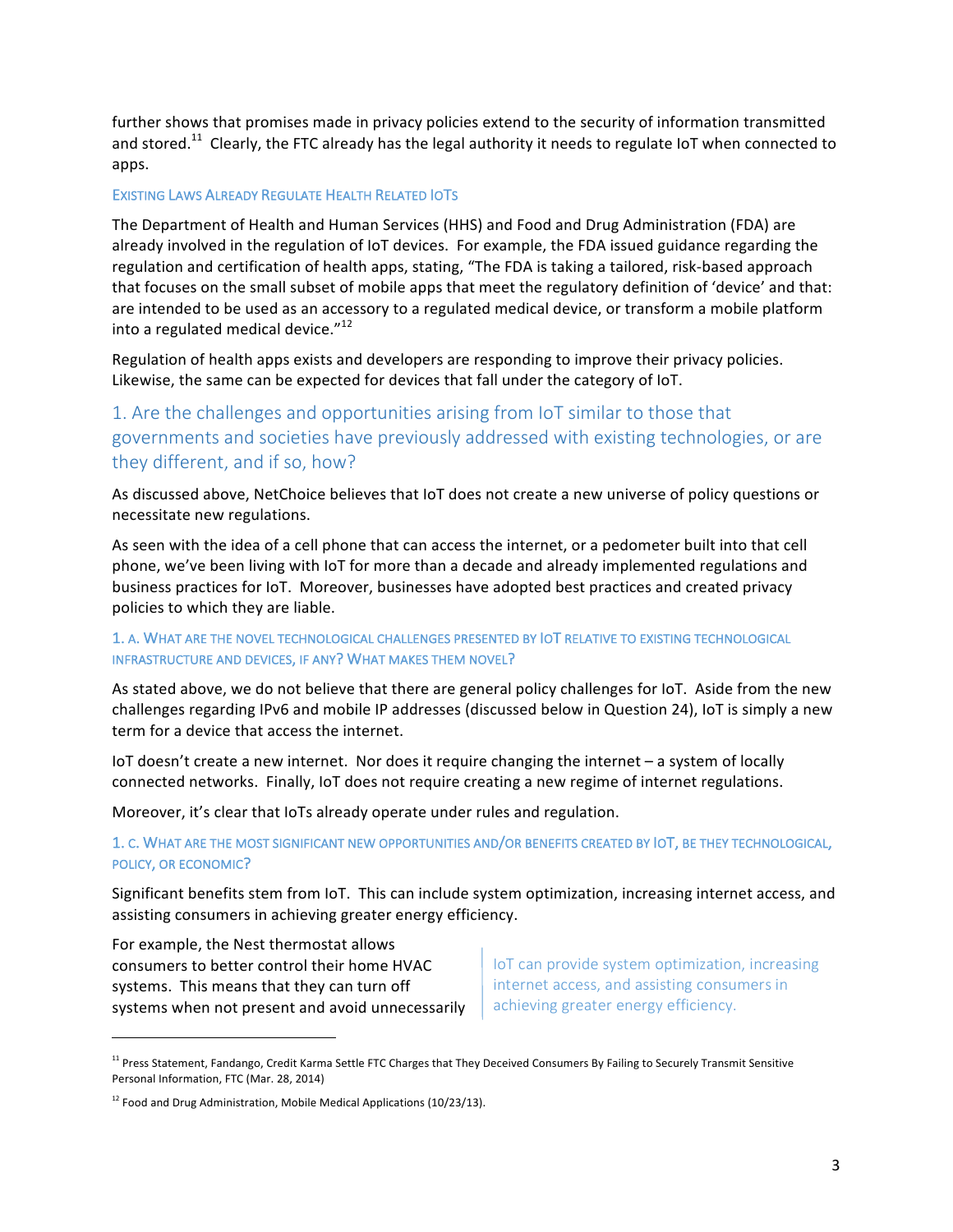using energy. Likewise, with IoT shipping containers, transportation businesses can better optimize routes and identify missing or lost shipments. Finally, IoT is embodied in the ability of smart phone users to access high-speed internet when they might otherwise not have online access.

#### 2. WHAT DEFINITION(S) SHOULD WE USE IN EXAMINING THE IOT LANDSCAPE AND WHY?

Looking to the man who first coined the term "Internet of Things" we suggest using his phrase:

#### *IoT* means "a ubiquitous ad hoc open network of sensors for information systems."<sup>13</sup>

This definition accurately encompasses all aspects of the  $I$ oT – from the Dropcam, to the FitBit, to the Nest, to the smart phone. Likewise, it would also capture RFID chips and UPC codes that are scanned electronically.<sup>14</sup>

## 4. ARE THERE WAYS TO DIVIDE OR CLASSIFY THE IOT LANDSCAPE TO IMPROVE THE PRECISION WITH WHICH PUBLIC POLICY **ISSUES ARE DISCUSSED?**

Rather than subdividing the IoT landscape, we should instead do as we have done with all data, look to use not mode of collection. At the same time, we suggest that if the NTIA does a harms based analysis of IoT, the analysis should balance actual harms with concrete benefits.

#### Looking to use not collection

Regarding IoT, we agree with FTC Commissioner Ohlhausen that rather than focusing on limitations on collection, which can unintentionally burden development and innovation, we should focus on the way that data is used.

I believe that it is important to seek an approach that protects consumers from substantial privacy harms while not hampering the economic and societal benefits that data-driven technology may offer. In pursuit of this goal, some have suggested focusing on the use of personal information and the impact on the individual, rather than attempting to safeguard privacy primarily by controlling information collection. Such use-focused approaches emphasize the difficulty of specifying unforeseen but valuable subsequent uses of data.<sup>15</sup>

We also agree with Commissioner Ohlhausen, that when data is collected, regardless of the medium, there should be:

- a framework that emphasizes preventing harmful uses of personal information,
- accountability for use of personal data however collected,
- a respect for context, and

<u> 1989 - Johann Barn, mars ann an t-Amhain an t-Amhain an t-Amhain an t-Amhain an t-Amhain an t-Amhain an t-Amh</u>

• transparency about the use of such data with a concomitant ability of consumers to know if data has been used to disadvantage them.<sup>16</sup>

Fortunately, we have already established these mechanisms. When data is collected, regardless of the devices or format, privacy policies and terms of use provide consumers with the information regarding

<sup>&</sup>lt;sup>13</sup> Kevin Ashton, POLITICO, *America last?*, *available at* http://www.politico.com/agenda/story/2015/06/kevin-ashton-internet-of-things-in-theus-000102 (May 2015)

<sup>&</sup>lt;sup>14</sup> This type of use was part of the origin of the term IoT. Kevin Ashton, That 'Internet of Things' Thing RFID Journal, (May 2009) available at http://www.rfidjournal.com/articles/view?4986

<sup>&</sup>lt;sup>15</sup> Re: Comments of Maureen K. Ohlhausen, Commissioner, Federal Trade Commission on Big Data, Consumer Privacy, and the Consumer Bill of *Rights* at p 8 (Aug. 4, 2014)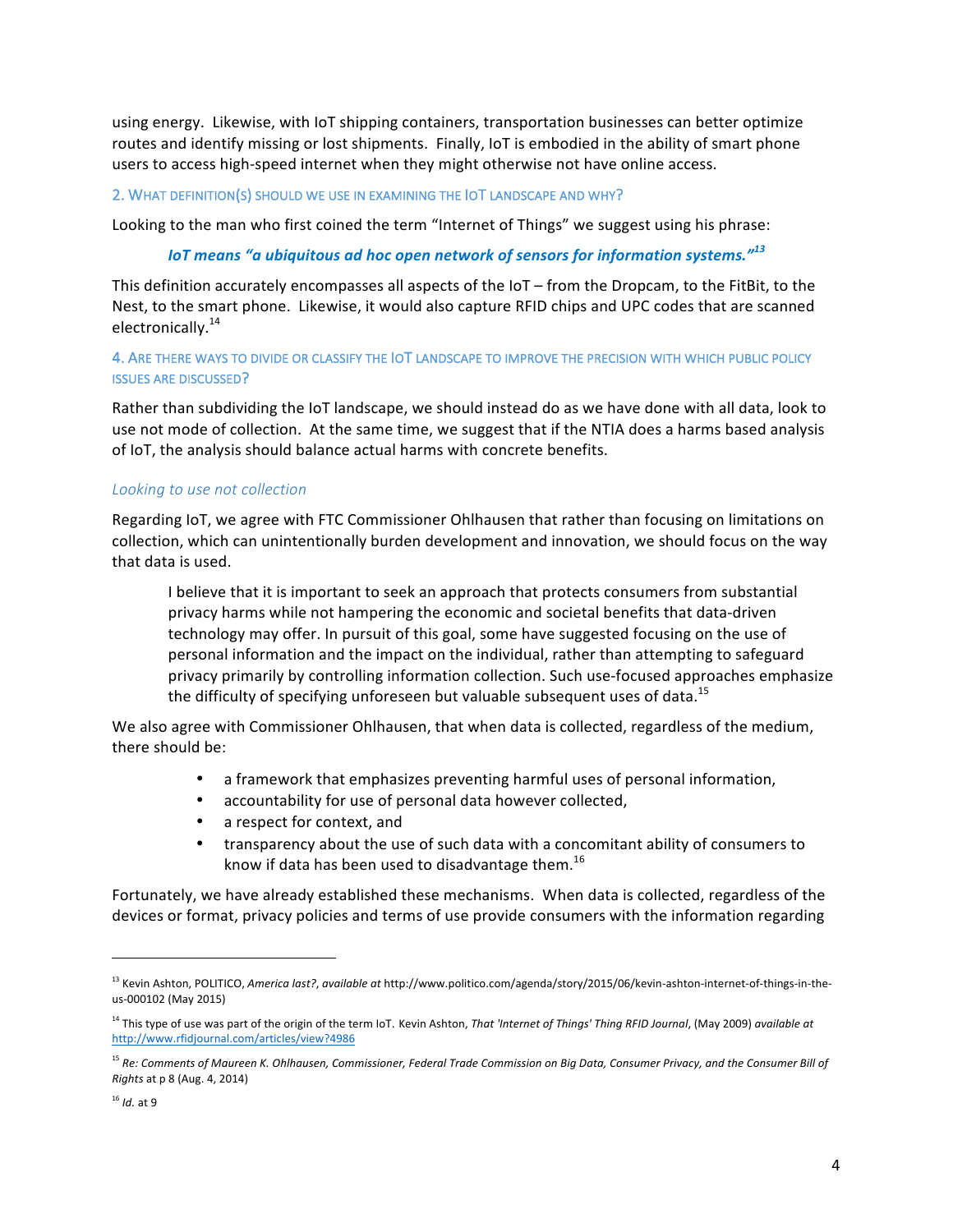how that data is used. Moreover, businesses are adapting consumer notices to provide them in context and more understandable terms.

If data is used in a manner materially different from the terms under which it was collected, the FTC has made clear that such alternative uses require prior affirmative consent<sup>17</sup> and could likely use it's Section 5 authority to bring action against such non-consensual different use.

## *Analysis should Balance Real World Harms*

<u> 1989 - Johann Barn, mars ann an t-Amhain an t-Amhain an t-Amhain an t-Amhain an t-Amhain an t-Amhain an t-Amh</u>

The injury must not be outweighed by any offsetting consumer or competitive benefits that the sales practice also produces.

-- FTC Policy Statement on Unfairness, Dec. 17, 1980<sup>18</sup>

When looking at possible "harms" from IoT, we suggest the NTIA look to the FTC policy statement on unfairness which sets out the guidelines for how to balance real world harms:

Most business practices entail a mixture of economic and other costs and benefits for purchasers. A seller's failure to present complex technical data on his product may lessen a consumer's ability to choose, for example, but may also reduce the initial price he must pay for the article. The Commission is aware of these tradeoffs and will not find that a practice unfairly injures consumers unless it is injurious in its net effects. The Commission also takes account of the various costs that a remedy would entail. These include not only the costs to the parties directly before the agency, but also the burdens on society in general in the form of increased paperwork, increased regulatory burdens on the flow of information, reduced incentives to innovation and capital formation, and similar matters.<sup>19</sup>

So if the NTIA decides to investigate potential "harms" of IoT, it should do so only after balancing actual harms, if any, against actual real world beneficial uses of IoT.

## 15. WHAT ARE THE MAIN POLICY ISSUES THAT AFFECT OR ARE AFFECTED BY IOT? HOW SHOULD THE GOVERNMENT ADDRESS OR RESPOND TO THESE ISSUES?

As stated above, if the NTIA or any government agency chooses to begin looking into potential policy issues regarding privacy of IoT, it should be done by balancing real world harms with real world benefits. This avoids regulating against fictitious problems and instead allows growth and development of IoT.

#### 16. HOW SHOULD THE GOVERNMENT ADDRESS OR RESPOND TO CYBERSECURITY CONCERNS ABOUT  $\overline{OT}$ ?

Because the same cybersecurity concerns exist for loT as for any internet accessible device, we suggest that the NTIA and the FTC engage in greater efforts to educate consumers and businesses about security protections.

<sup>&</sup>lt;sup>17</sup> See, e.g., Letter From Jessica Rich, Director, Bureau of Consumer Protection, To Bankruptcy Court Expressing Bureau Concerns About the Possible Sale by RadioShack of Certain Consumer Personal Information As Part of the Bankruptcy Proceeding at p 5 (May 18, 2015) ("As in Toysmart, our concerns about the transfer of customer information inconsistent with privacy promises would be greatly diminished if the following conditions were met ... The buyer agrees to obtain affirmative consent from consumers for any material changes to the policy that affect information collected under the RadioShack policies.")

<sup>&</sup>lt;sup>18</sup> FTC Policy Statement on Unfairness, Dec. 17, 1980, *available at* http://www.ftc.gov/public-statements/1980/12/ftc-policy-statementunfairness

<sup>&</sup>lt;sup>19</sup> Transcript of FTC Workshop "*Big Data: A Tool For Inclusion Or Exclusion*," Sept. 14, 2014 reported by Jennifer Metcalf p. 155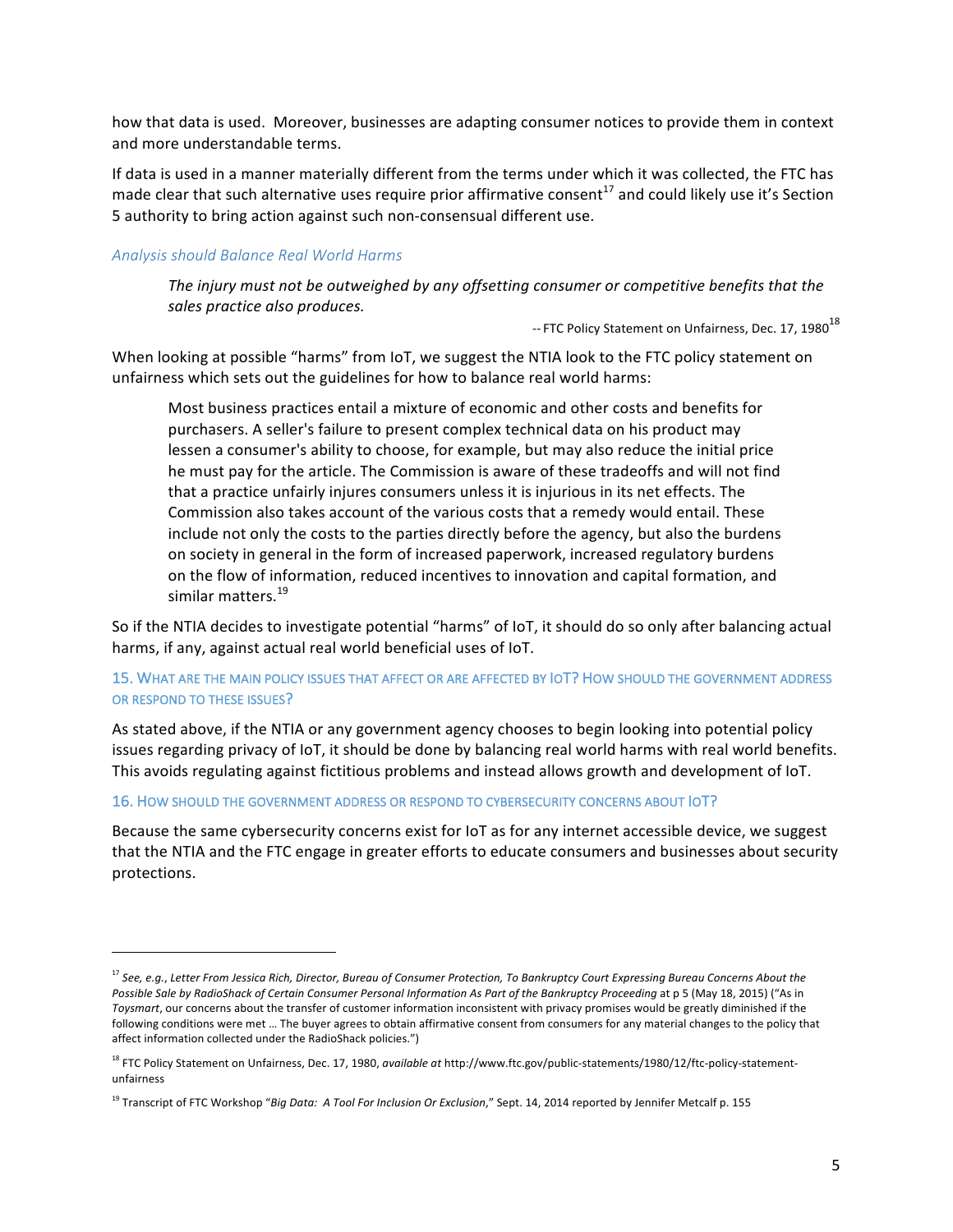## 16 A. WHAT ARE THE CYBERSECURITY CONCERNS RAISED SPECIFICALLY BY IOT? HOW ARE THEY DIFFERENT FROM OTHER CYBERSECURITY CONCERNS?

We find that the cybersecurity concerns for IoT are substantially the same for any device that accesses the internet.

## 16 C. WHAT ROLE OR ACTIONS SHOULD THE DEPARTMENT OF COMMERCE AND, MORE GENERALLY, THE FEDERAL GOVERNMENT TAKE REGARDING POLICIES, RULES, AND/OR STANDARDS WITH REGARDS TO IOT CYBERSECURITY, IF ANY?

We suggest that the NTIA and FTC avoid establishing additional cyber security policies, rules, and/or standards because they would be either duplicative or conflicting with existing guidelines regarding cybersecurity for devices connecting to the internet.

Instead we suggest that the NTIA and FTC mount a campaign to educate consumers and businesses about how to better secure their devices that connect to the internet. This could include talks about engaging in end-to-end security, looking for SSL, and proper generation, use, and storage of passwords.

#### 17. HOW SHOULD THE GOVERNMENT ADDRESS OR RESPOND TO PRIVACY CONCERNS ABOUT IOT?

The government should apply its existing enforcement tools regardless of how the data is collected. If the concern then pivots to use, we suggest that the government engage in balanced evidence-based research before taking steps to govern or regulate IoT.

We recommend this analysis adopt the following 3-step approach based on the FTC's unfairness doctrine:<sup>20</sup>

- 1. Search for actual harms: Look to see if consumer complaints point to real-world (not theoretical) harms which exist from the use and growth of big data. Such analysis should separate out actual harms from general privacy anxiety.<sup>21</sup>
- 2. Balance harms: If harms exist, they must be balanced against the actual benefits of big data (some of which are discussed within these comments). This balancing should include downstream impact of limitations on the use or collection of big data.
- 3. Analyze existing laws. To avoid overly restrictive new laws, there should be research of existing laws that mitigate identified harms not offset by benefits.

Moreover, talking in hypotheticals often leads to a conversation of what may be and not what is so. This prevents a discourse of actual harms and instead leads to a "parade of horribles." Any discussion of privacy concerns about loT should avoid the words "may", "might" and "could" as it does not describe what is.

#### *Role for Government*

 

The role for government should be in areas where users and business cannot act alone, including law enforcement, international data flows, and pre-empting a patchwork of state laws conflicting with

<sup>&</sup>lt;sup>20</sup> FTC Policy Statement on Unfairness, Dec. 17, 1980, *available at* http://www.ftc.gov/public-statements/1980/12/ftc-policy-statementunfairness

 $21$  The greatest number of FTC complaints are about advertising related to mobile plans, rates or coverage areas; unsolicited mobile text messages; problems with mobile applications or downloads; other mobile device problems; charges for calls to "toll-free" numbers; unauthorized charges, such as charges for calls consumers did not make; unauthorized switching of consumers' phone service provider; misleading pre-paid phone card offers; as well as complaints about VoIP services; unsolicited faxes; etc. (Fraud Category). FTC, Sentinel CY 2014, at 79 (2015), available at https://www.ftc.gov/system/files/documents/reports/consumer-sentinel-network-data-book-januarydecember-2014/sentinel-cy2014-1.pdf.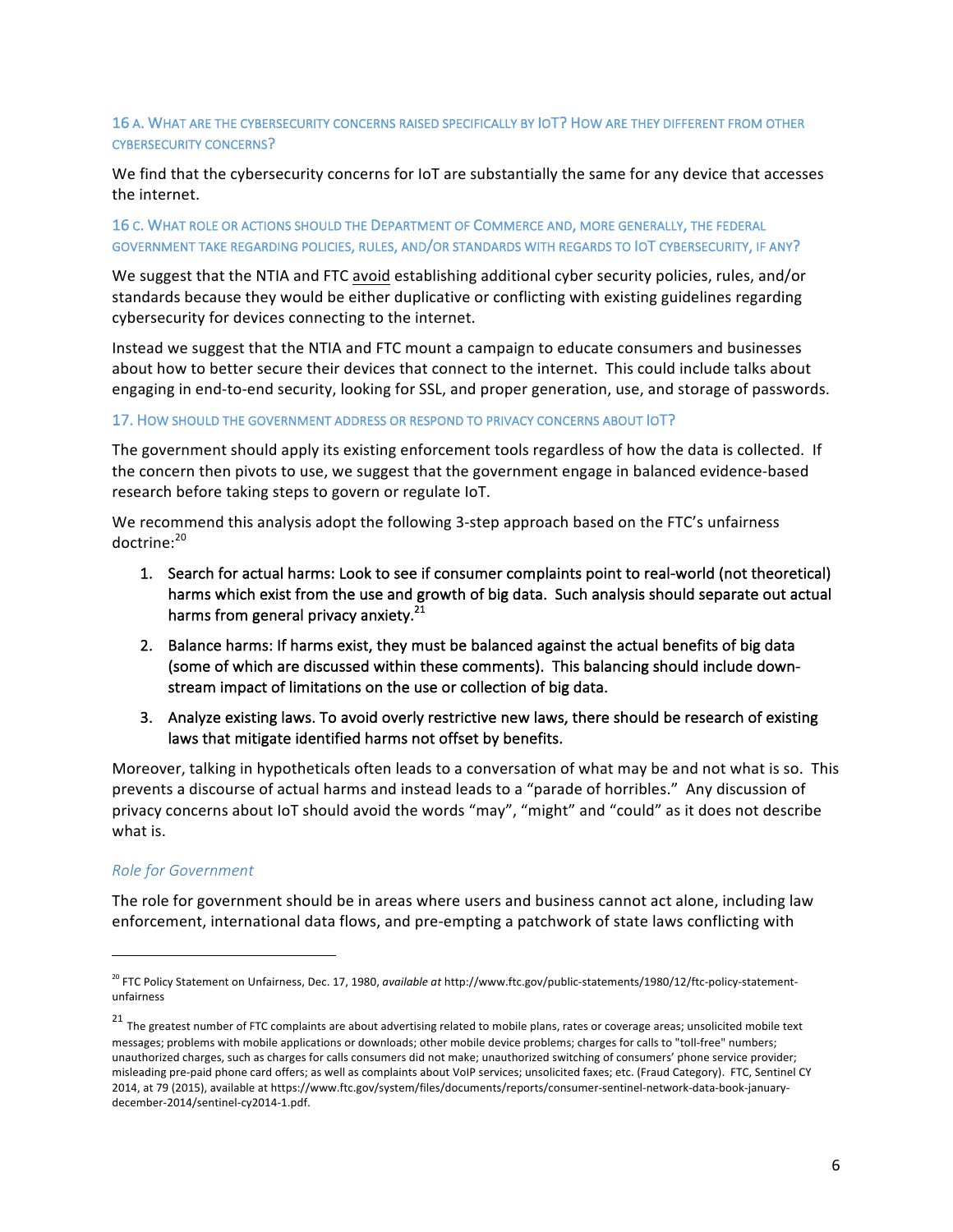federal interests. Government should use its powers to pursue online fraud and criminal misuse of data, not to create rules that narrowly prescribe what and how data should be used.

Overall, we support the notion that companies and customers – not governments – must take the lead on data privacy. Companies need to pursue innovation without asking for permission from government agencies. And consumers must understand the decisions they make, but they must be allowed to make those decisions. 

We offer this conceptual view of an industry self-regulatory framework that dynamically adapts to new technologies and services, encourages participation, and enhances compliance.



## Start with a privacy framework that encourages adoption and ensures enforcement

As seen in the conceptual overview, components of the Privacy Bill of Rights form the aspirational core that influences business conduct regarding data privacy. From previous work by the FTC, NAI, and IAB, we've established the foundational principles for the collection and use of personal information: individual control, transparency, respect for context, access and accuracy, focused collection, accountability, and security.

Participating companies would publicly attest to implement Codes within their business operations, including periodic compliance reviews. If a company failed to comply with the adopted Codes, the FTC and state Attorneys General could bring enforcement actions, as is currently the case when companies fail to honor their adopted privacy policies.

Significantly, this framework does not require additional legislation to establish any new laws regarding IoT or similar data uses.